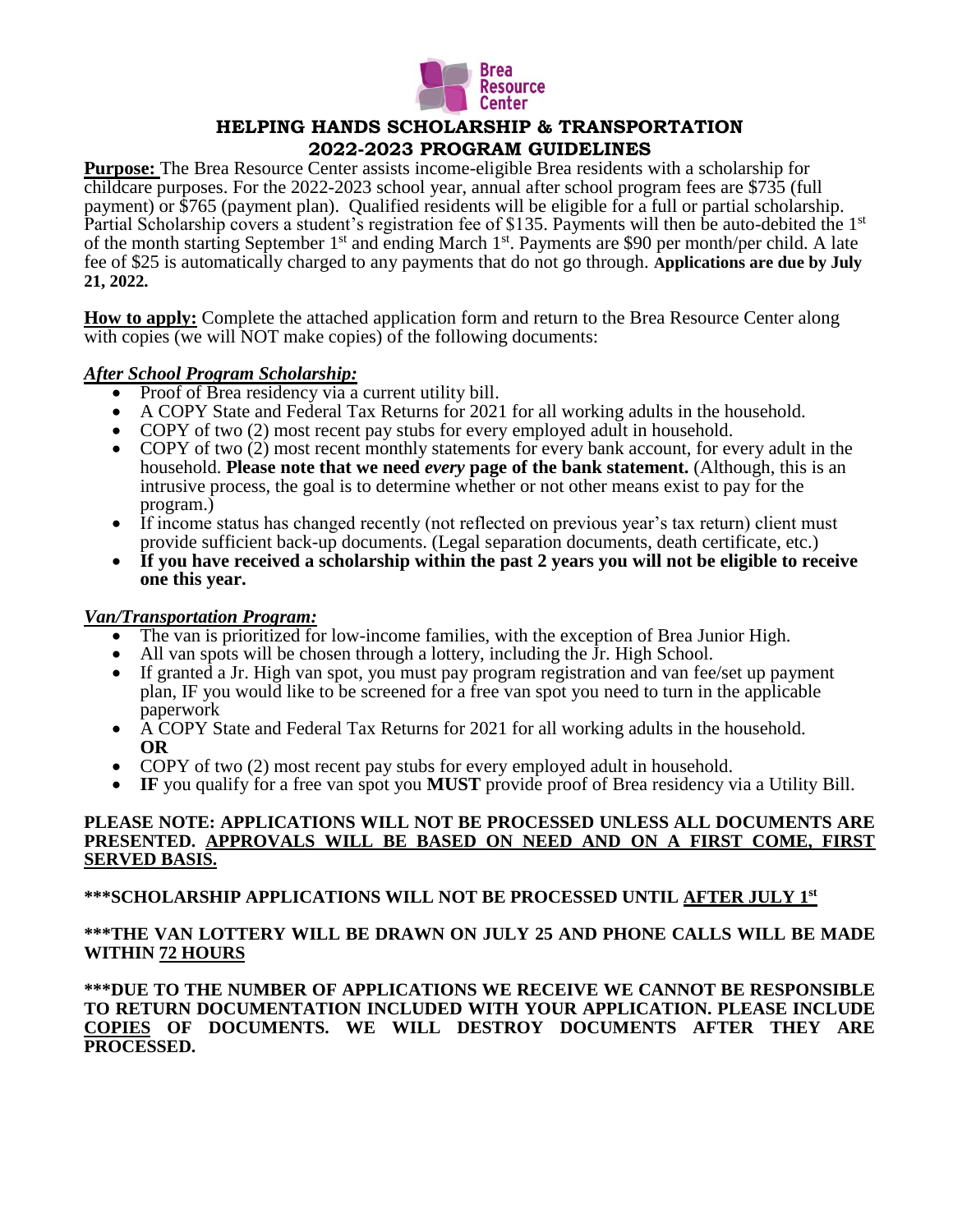

# **HELPING HANDS SCHOLARSHIP & TRANSPORTATION 2022-2023 PROGRAM GUIDELINES**

| <b>Eligibility for After School Program Scholarship</b>                                                                                                                                                                                                                                                                                                                                                                             | <b>Eligibility for Van</b>                                                                                                                                                                                                                                                                                                                                                                                                                                                                                                                                                                                                         |
|-------------------------------------------------------------------------------------------------------------------------------------------------------------------------------------------------------------------------------------------------------------------------------------------------------------------------------------------------------------------------------------------------------------------------------------|------------------------------------------------------------------------------------------------------------------------------------------------------------------------------------------------------------------------------------------------------------------------------------------------------------------------------------------------------------------------------------------------------------------------------------------------------------------------------------------------------------------------------------------------------------------------------------------------------------------------------------|
| •Applicant <i>must live</i> in the City of Brea and provide<br>proof of current address.<br>•Applicant must provide proof of employment for<br><b>EVERY ADULT</b> in the household to verify need for<br>childcare.<br>•Applicants must demonstrate there are no other<br>means available to pay for childcare costs at this<br>time.<br>•Applicant's household income must not exceed the<br>maximum income limits as listed below | • For a free spot, applicant's household income<br>must not exceed the maximum income limits as<br>stated below.<br>•State and Federal Tax Returns for 2021 for all<br>working adults in the household $OR$ the two most<br>recent paystubs for all working adults in the<br>home.<br>•Applicant must live in City of Brea for <b>FREE</b> van<br>spot<br>•Applicant must live, work, or have children who<br>attend school in Brea for PAID van spot.<br>• Jr. High Van applicants' spots will be \$310 for the<br>year (\$31/month auto-debit payment plan). Free<br>van spots assigned based on eligibility for<br>scholarship. |

| <b>FAMILY#</b> |                                     |                                        |
|----------------|-------------------------------------|----------------------------------------|
|                | <b>ASP Full Scholarship (\$765)</b> | <b>ASP Partial Scholarship (\$135)</b> |
|                |                                     |                                        |
|                | 31,428                              | 47,142                                 |
|                | 42,343                              | 63, 515                                |
|                | 53,258                              | 79,887                                 |
| 4              | 64,173                              | 96,260                                 |
|                | 75,088                              | 112,632                                |
| 6              | 86,003                              | 129,005                                |
|                | 96,918                              | 145,377                                |
| 8              | 107,833                             | 161,750                                |

| <b>FAMILY#</b> |                 |                       |                       |
|----------------|-----------------|-----------------------|-----------------------|
|                | <b>Free Van</b> | Paid Van Spot (\$310) | Paid Van Spot (\$410) |
|                |                 |                       |                       |
|                | 31,428          | 47,142                | $47,142+$             |
|                | 42,343          | 63, 515               | $63,515+$             |
|                | 53,258          | 79,887                | $79,887+$             |
| $\overline{4}$ | 64,173          | 96,260                | $96,260+$             |
|                | 75,088          | 112,632               | $112,632+$            |
| 6              | 86,003          | 129,005               | $129,005+$            |
|                | 96,918          | 145,377               | $145,377+$            |
| 8              | 107,833         | 161,750               | $161,750+$            |
|                |                 |                       |                       |

**\*Based on California Department of Education Income Guidelines for free and reduced-priced meals (Hot lunch program)**